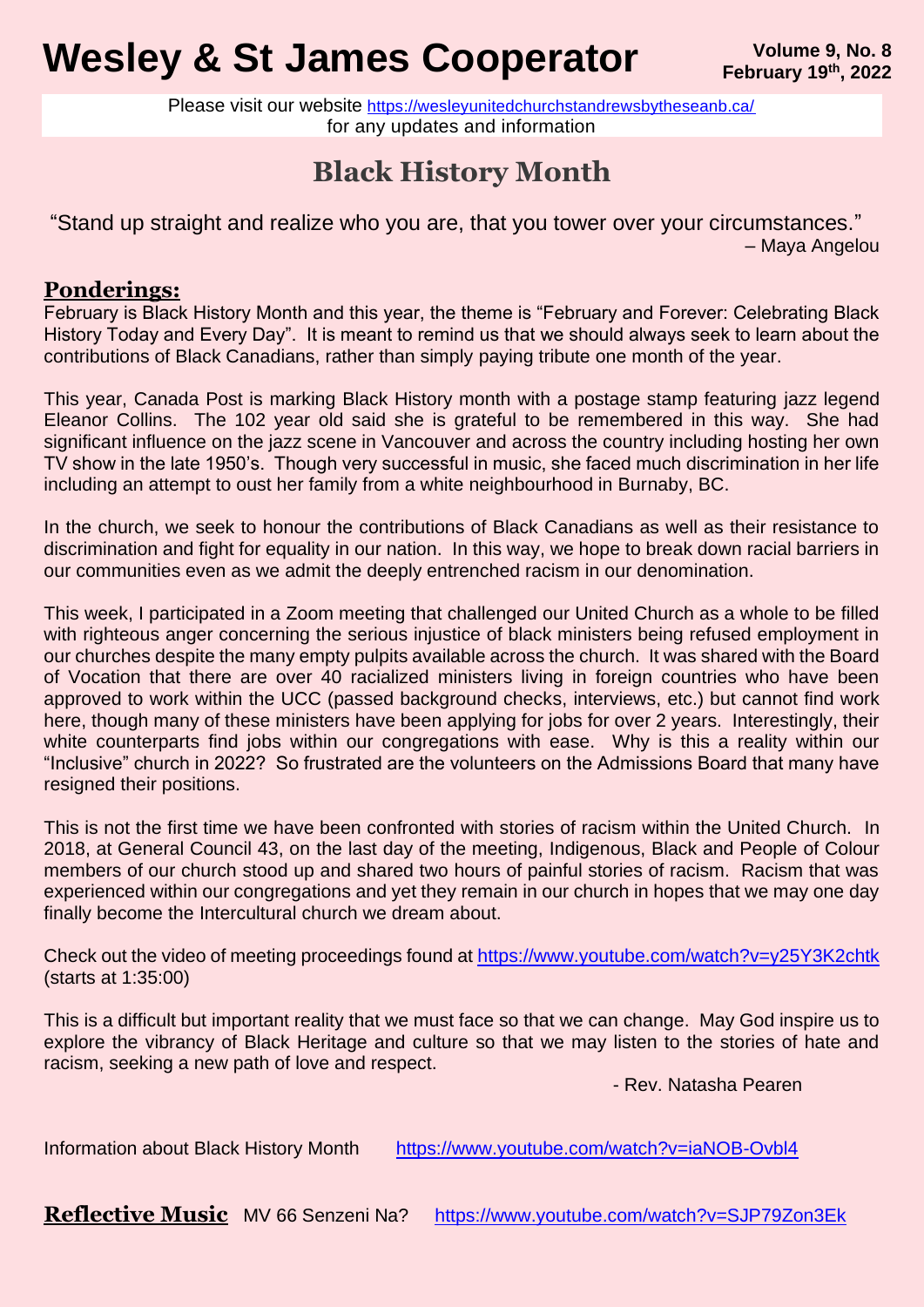#### **Prayer**

Eternal One, we hear the cries of our neighbours near and far, and our hearts reach out to them. We are thankful for your promise of hope, and we are thankful for Jesus' love. Through this love we get a glimpse of you. Strengthen our faith and help us to see each other through your eyes. May we be open and sensitive to each other's needs and presence, recognizing that we are all your children. This is our prayer. Amen

#### **Wesley and Saint James Co-Operator**

Francie and I have been living in Bocabec for almost 17 years and we really love it. For the first five years or so, we noticed that we had lots of snow each winter, and the bay in front of our home often froze over. We never needed air conditioning in the summer. However, now it seems that we often have green Christmases and lots of freezing rain in the winter. The bay doesn't freeze over at all, and we now use air-conditioning for 2 or 3 weeks each summer. And of course, we seem to experience more frequent and more violent storms, summer and winter. That's my experience of climate change. As many of you know, I'm now a grandfather, so my concerns about the future of our climate have become very real!

This year the New Brunswick Government will update its Climate Action Plan and if, like me, you worry about climate change, now is the time for you to make that concern heard. My understanding is that the original Plan had lots of good ideas in it, and what I really want to is for the Government to implement those ideas faster. Here are a couple of simple things we can all do right now:

- 1. Go to the website of the Conservation Council of New Brunswick [\(https://www.conservationcouncil.ca/\)](https://www.conservationcouncil.ca/) and learn something. There's a lot of good stuff there, and most of it won't be over your head. The Conservation Council is working closely with the Government to update the Climate Action Plan in a constructive way. You'll learn a lot and find several suggestions for things you can do to help.
- 2. Write a couple of letters to our politicians. In our area they are:
	- Kathy Bockus, MLA, for Saint Croix
	- Hon. Mike Holland, Minister of Natural Resources and Energy Development
	- Hon. Blaine Higgs, Premier

You can find addresses at: [https://www2.gnb.ca/content/gnb/en/gateways/your\\_government.html](https://www2.gnb.ca/content/gnb/en/gateways/your_government.html) CCNB website has ideas of what to say, but you might choose to keep your message very simple. The most important thing might be to express your concerns, tell them why action on climate change is important to you, and instruct them to take action now.

I bet that you didn't know that our local Member of the Legislative Assembly (Kathy Bockus) is on the Standing Committee on Environmental Change and Environmental Stewardship. She's actually in a position to make constructive change. Why not tell her that you love your grandchildren and worry about the climate that we're leaving for them. Tell her to get on with it. Lance S Howard